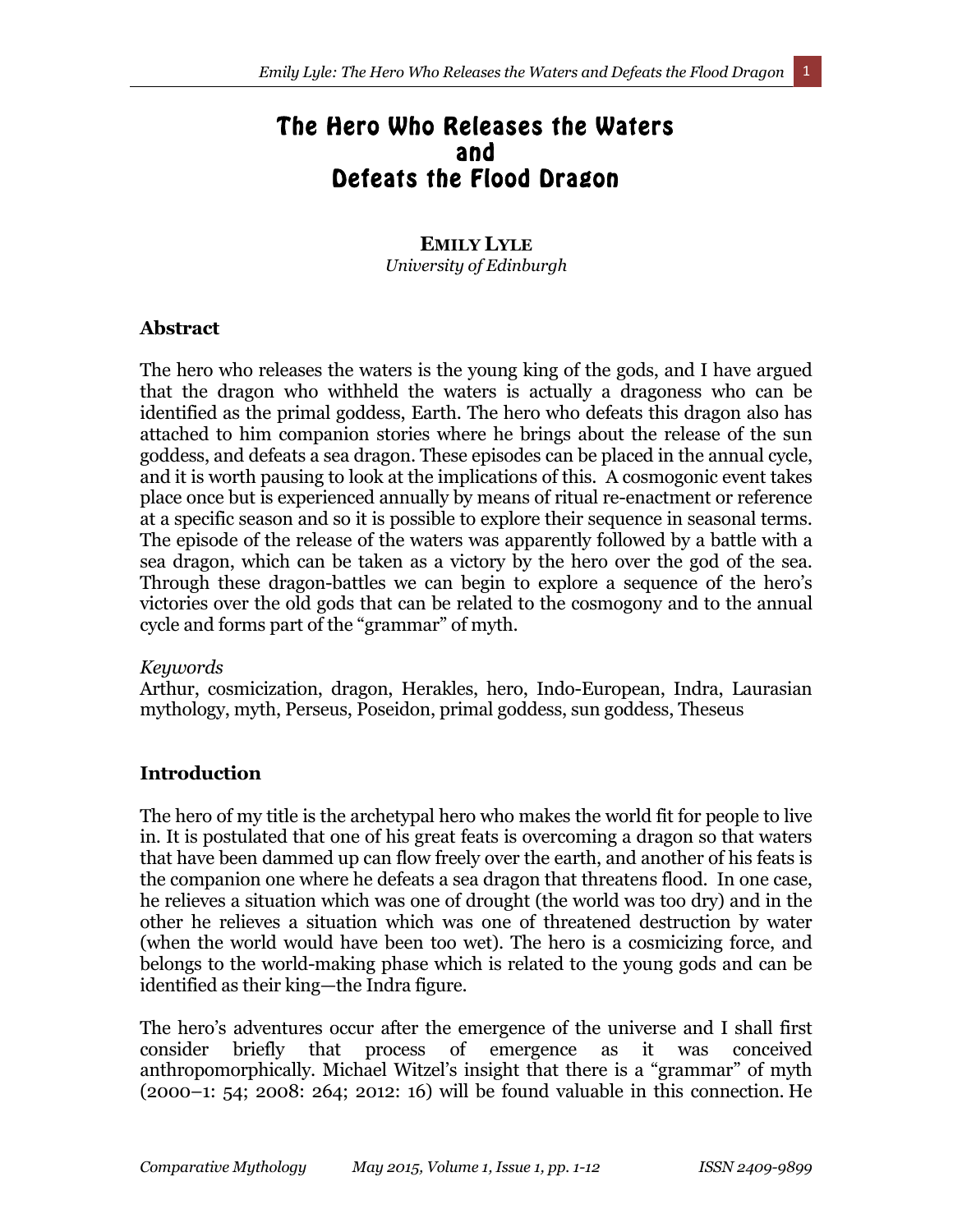proposes that the "grammar" may be found in sequence and has dealt at length with the idea of the cosmogonic sequence occurring in an extensive sweep of cultures that he has called Laurasian.

## **The origin story**

Witzel has laid a foundation for taking a cladistic approach to myth (2012: 17, 68, 74–75), and I think this approach is very promising, and that it will eventually be feasible to explore myth's world-wide connections by this means. I suggest, however, that a more detailed morphology is required before this can be done effectively, and I shall offer an extended form of part of his proposed Laurasian story line as found in the Indo-European context. I am aware of the importance of being able to relate to different cultures that may have treated the components differently and of the fact that a broad connection will sometimes be possible where a more detailed one will not. I think, however, that it is better to specify particulars within the broader structural pattern so that these can be brought into the discussion when relevant. It will be seen that I propose a break-down into four separate generation slots where the Witzel list has simply one slot for the set. If components are broken down like this, comparison can be more precise in cases where detailed connections can be made. If detailed connections cannot be made, the generation items can be grouped together and a comparison can be made at the level of the set.

Similarly, when Witzel notes the importance of a stage after the separation of Heaven and Earth when "other actions are necessary to turn the young world into a liveable space (*oikumene*)" (Witzel 2012: 77), I think it is desirable, and perhaps essential, to group these activities and list them in some detail, preferably in an ordered sequence. Again, in some cases when comparison is undertaken the details will coincide while in other cases it will be possible to compare only at the group level. Here, the main revision I suggest takes the form of establishing a group. When the range of items within the group becomes more firmly established, it will probably be found desirable to give the separate components greater prominence. If we regard the provisional mytheme listing initially offered (Witzel 2012: 64) as rather fluid for the present, we should be able through discussion to arrive at optimum statements that can be used with some confidence in the proposed cladistic endeavour.

The "grammar" of myth has temporal depth. In human terms, the passage of time is marked by the generations, and Witzel draws attention to a sequence of humans as well as gods. He comments that Laurasian mythology makes use of the human experience of directly knowing members of only a few generations "to explain the development of the world and its governing forces, the deities" (2012: 427, cf. 576 n. 24). Similarly, I have shown (2012: 39–46, 116–117) that the human and divine sequences in the Indo-European context can be seen to match each other closely, and that in both cases there is a four-generation capsule which contains both the living generation of people and the equivalent young gods (the Devas, in Indian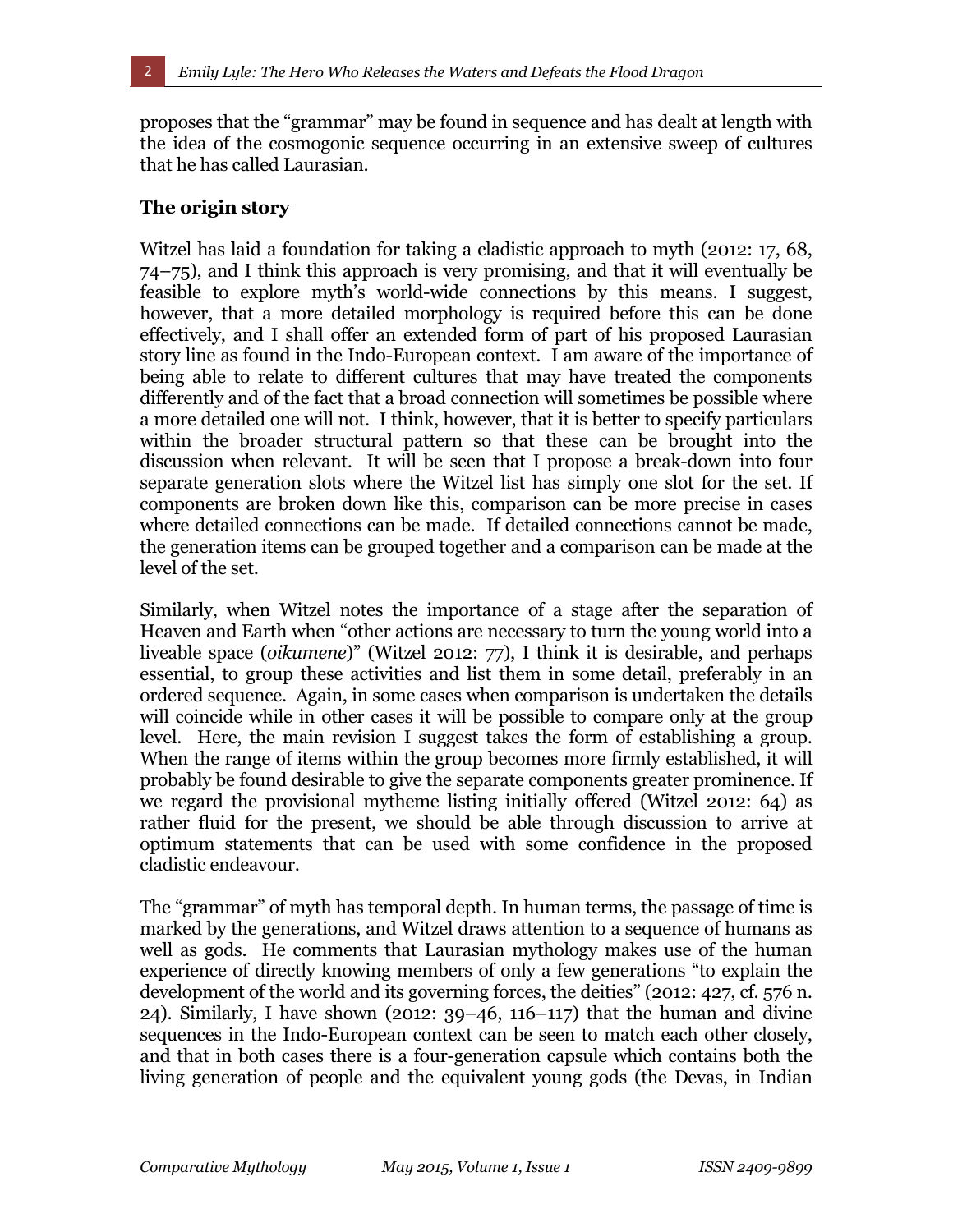terms) and a contrasted group consisting of the three preceding generations and the equivalent old gods (the Asuras).

In the light of the Indo-European complex I have been exploring, I propose an expansion of part of Witzel's Laurasian list. The story line of the Laurasian type as presented by Witzel (2012: 64) contains the following items in the relevant section (Table 1):

- 4 (Father) Heaven / (Mother) Earth and their children (4 or 5 generations / ages)
- 5 heaven pushed up (and origin of Milky Way)
- 6 the hidden sun light revealed
- 7 current gods defeat and kill their predecessors
- 8 killing the dragon (and use of heavenly drink), fertilization of the earth

# Table 1. *Components 4–8 in Witzel's provisional list of major mythemes in Laurasian mythology.*

These items in Witzel's list are preceded by three non-anthropomorphic ones, but the sequence of anthropomorphic beings runs from his fourth item, and it is this sequence that gives the four-generation pattern that can be studied in the Indo-European context. The gods in my proposed listing (Table 2) are identified in Indian terms.

- 4 First-generation divinity. Generation 1.
- 5 Emergence of a second-generation divinity. Generation 2.
- 6 Emergence of other divinities that complete the set of gods of the cosmic levels (the Asuras), and conflict among the old gods. Generation 3.
- 7 Emergence of the young gods (the Devas), including the hero-king (Indra). Generation 4.
- 8 The cosmicizing actions of the hero (cf. Witzel 7). These include: (a) propping up heaven (= Witzel 5), (b) releasing the waters withheld by a dragon so fertilizing the earth (= Witzel 8), (c) defeating a water dragon so preventing flood, and (d) releasing the young sun goddess from captivity (= Witzel 6).

Table 2. *Lyle list of mythemes corresponding to the Witzel list in Table 1.*

# **The hero's release of the waters**

I have related "the cosmicizing actions of the hero" to Witzel's component 7: "current gods defeat and kill their predecessors". The only beings that existed before the young gods were the old gods identified with the cosmic levels, so that, if we follow the logic of this cosmic sequence, the "dragon" that is the opponent of Indra in his attempt to release the waters must be identifiable as one of the old gods, and I have argued that this dragon is the goddess, Earth (Lyle 2012: 105–107). The creature is simply named Vṛtra (obstruction) in the Ṛgveda, and the sole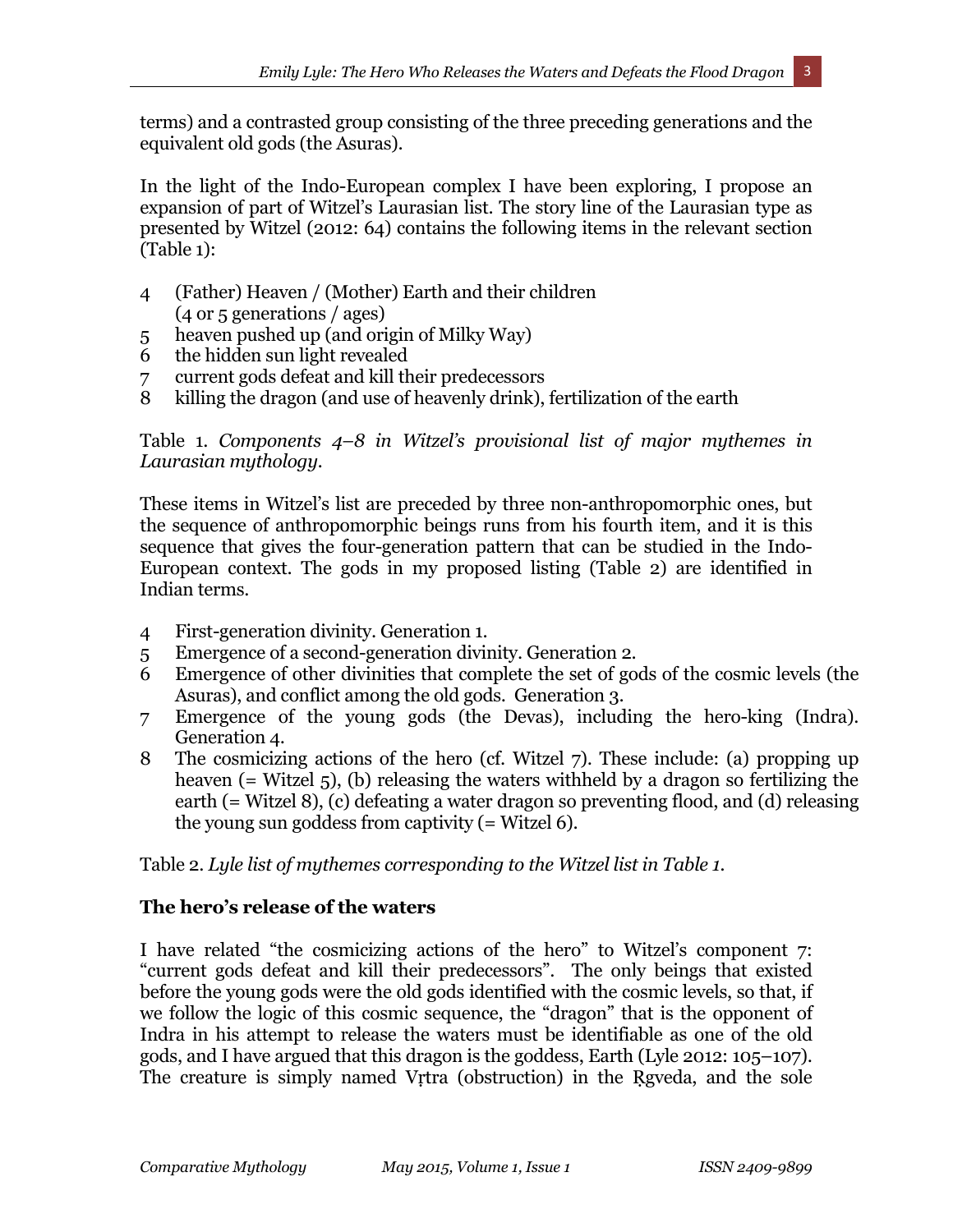function of Vṛtra is to signal the state of things that precedes the life-giving release of the waters. Indra's action results in this release of the waters.

Witzel highlights the importance of this cosmic event and places it in context (2012: 78):

[T]he new earth is not yet ready for living beings. It has to receive moisture, whether water or the blood of a primordial creature. In many traditions, it is the latter. The primordial gods' children, the Greek Titans, Indian Asuras, or Japanese Kuni.no Kami (gods of the earth), are depicted by their younger and victorious cousins, the Olympian gods, the Indian Devas, and the Japanese Ama.no Kami (heavenly gods), as monsters who have to be slain or at least subdued (for the time being, for a year). Most prominent in these fights is the slaying of the primordial dragon by the Great Hero, a descendant of Father Heaven. In India it is Indra who kills the three-headed reptile just like his Iranian "cousin" Φraētaona kills a three-headed dragon and their distant counterpart in Japan, Susa.no Wo, kills the eight-headed monster (Yamata.no Orochi). … [I]t is only after the earth has been fertilized by the dragon's blood or water released by him that it can support life.

As noted in this passage, the Indo-European form of the dragon may have three heads. When Indra destroys the monstrous creature, named Trisiras or Viśvarupa (West 2007: 260), the three heads have important roles in the story since there is a triple emergence from them after Indra's victory. This emergence results when the heads are cut off by Indra, or by the axe of a woodcutter acting on his behalf. In one version, found in the *Mahābhārata* (van Buitenen 1973– , Books 4 and 5 (1978): 203; 5 [49] 9.35) from the mouths of the severed heads "there came forth heathcocks, partridges, and sparrows, in all directions", while in another version, from the *Bṛhaddevatā* of Saunaka, the heads themselves become birds: "The head which had drunk Soma became a heathcock; the head which had drunk wine became a sparrow; and that with which he had eaten food became a partridge." (O'Flaherty 1975: 71). I have elsewhere argued that a triple emergence in this cosmic framework is a form of the birth story of the young sun goddess and her twin brothers (2012: 101-109, 111), and I shall treat it as such in this discussion. This specific Indian case can be interpreted as a veiled statement of the birth of the Aśvins (perhaps paired as connected with secular food and drink) and a third being, the goddess (perhaps connected here with the sacred soma). However, leaving that specific interpretation aside, we can note that it is when heads are removed that emergence can take place, and a Greek parallel is provided by the decapitation of Medusa which results in the emergence of Pegasus and Chrysaor. In the Greek context also, it is possible to point to the simultaneous hatching of Helen and her twin brothers, the Dioscouroi, from the egg laid by Leda after she conceived by Zeus when he had taken the shape of a swan (Gantz 1993: 321). My understanding in connection with the present narrative is that the container which holds the three young gods, and from which they simultaneously emerge, is the dragon, and that this dragon is the primal goddess. The defeat of this dragon results in both the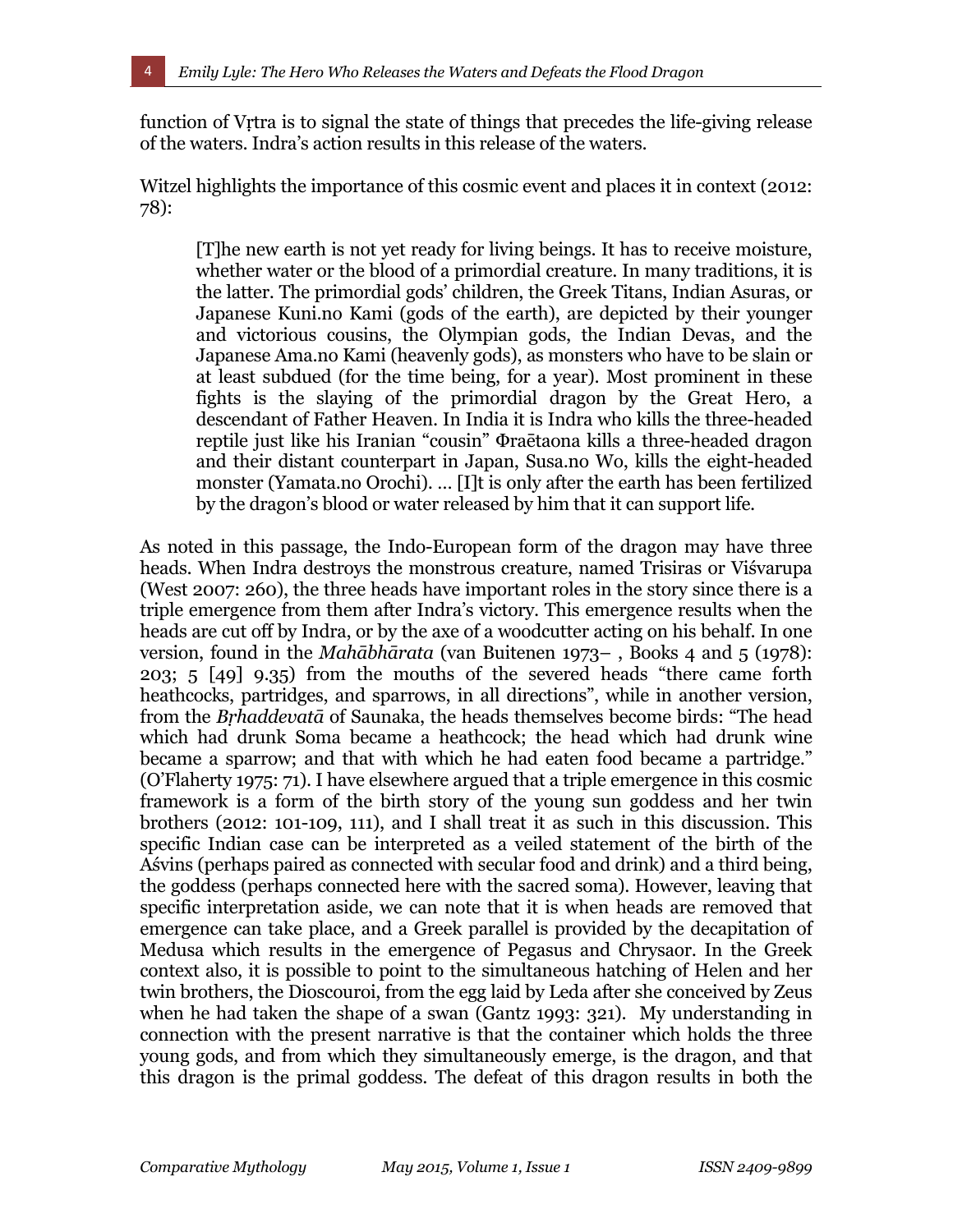release of the flow of waters, and also the birth of the young goddess and her twin brothers.

Since events in the cosmogonic series are recalled annually in the course of the ritual cycle, this gives us the opportunity to examine mythic events from two different angles. Both Hanns-Peter Schmidt (1968) Michael Witzel (2007) have concluded that there are two separate dragon stories in the Ṛgveda, one relating to the release of the sun and the other relating to the release of the waters (cf. West 2007: 261), and Witzel has in some contexts placed the "releasing the waters" at midsummer (e.g. 2007: 204, 216–220). This is partly at least because it is named in connection with the mid-day pressing of soma and this ritual action might be projected by correspondence onto the middle of summer. However, it should be noted that the pressing of the soma gives only a threefold sequence of morning, mid-day, and evening and, when there are only three points marked out in the day, they can only give a general indication of points within the entire year. Witzel has also been interested in showing how an earlier dragon narrative was transformed "into a Western Central Asian (Bactrian) myth of releasing the waters of the late spring snow melt by the rivers of Afghanistan" (2004: 601). Similarly, Harry Falk (1998: 87) had already explored the Vedic release of the waters in relation to different places and periods noting that, "In the West, it is the rivers in spring which may fail to swell, and, in the East, it is the rain around the summer solstice on which everything depends." Witzel also speaks of the monsoon rains (2007: 217). There is clearly some diversity, but it can be argued that the basic idea is the releasing of the waters of a spring so as to nourish the earth and that, although rain might also be involved, it would not be at the centre of the stories. That is, we would be dealing primarily with terrestrial and subterranean, rather than celestial, waters (cf. Green 2003: 89-152).

The release might sometimes be associated with the day strongly connected in Europe with a dragon myth—St. George's Day, that corresponds to Beltane (1 May) in the Celtic calendar and marks the beginning of summer pasturing. The Croatian scholar, Radoslav Katičić, in *Die Hauswirtin am Tor*, speaks of the rushing waters in the spring or well that serves as a door between the halves of the year (2003: 83– 84). He speaks of "the golden key with which, according to Slavic belief, the earth is opened in the spring" (2003: 82, n. 98; my translation) and, drawing on Russian song, he states (78) that: "The bees have to bring a golden key from beyond the sea with which the winter is locked and the summer unlocked. The year appears here divided into two parts, summer and winter." He also notes specifically that St. George's sword acts like a key to open the fertility cycle of the year when he strikes off the dragon's head (81–82).

Turning back to the Rgyedic pair of the dragon myths involving the release of the sun goddess and the release of the waters (to which is attached the birth of the sun goddess and her twin brothers) we can see that, if they are to form a coherent pattern, the "release of the goddess" must occur at a later point in the cosmogonic narrative. Witzel has carefully noted that the goddess exists before her release (2002: 3); the full winter story is one of the disappearance and re-appearance of the sun goddess while the summer story treats her birth.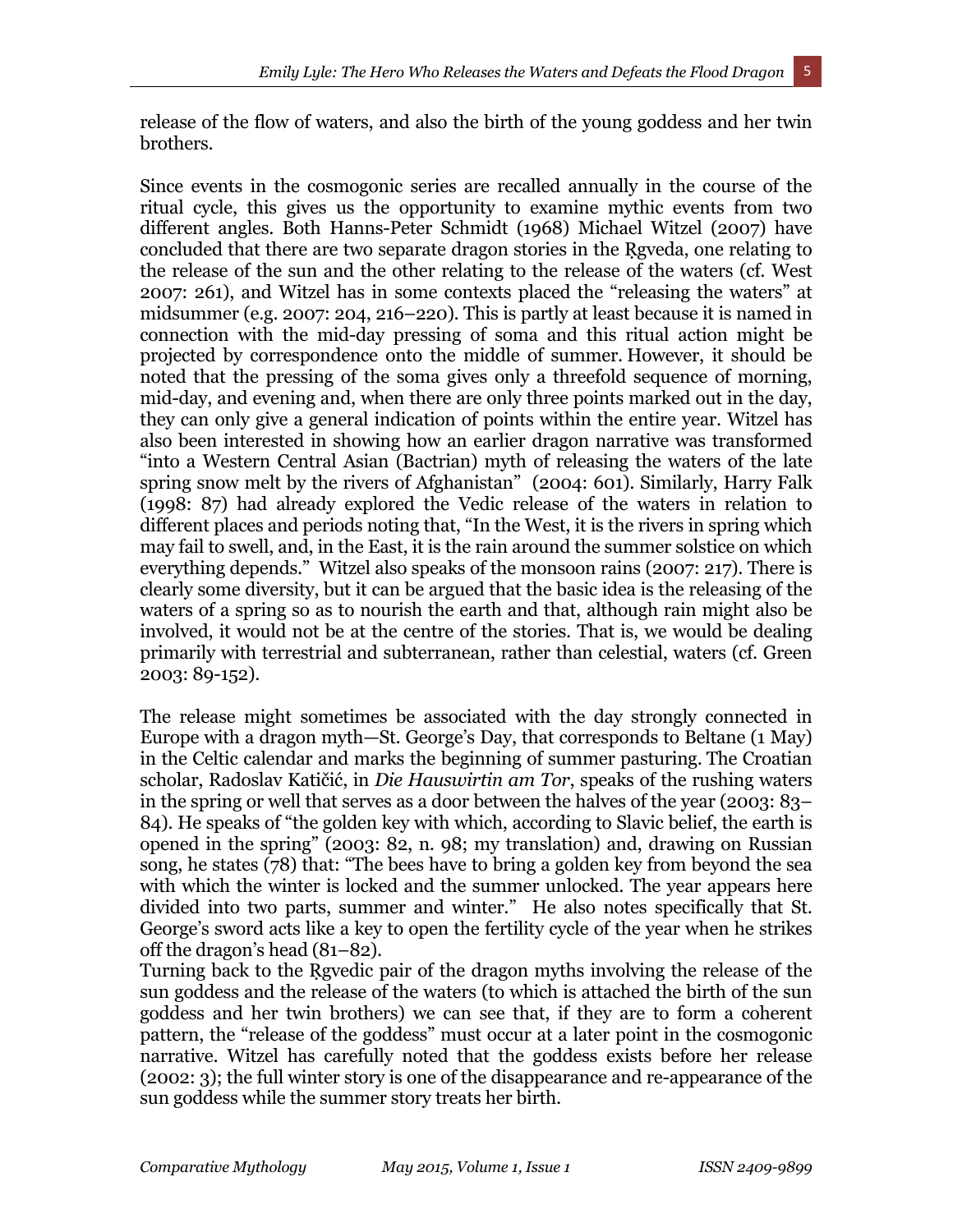### **The defeat of the sea dragon**

Studies of the Rgyeda have not, so far as I am aware, brought to light among its hymns any traces of a story of the defeat of a sea dragon but this story is vividly present elsewhere in the Indo-European context. Again, as with the "release of the sun goddess" and the "release of the waters" stories, it is necessary to distinguish as separate narratives materials that have sometimes been treated simply as variations on a single story. It is particularly difficult to make the distinction in the case of the "release of the waters" and the "prevention of flood" pair of stories, since they both have a water theme that may lead to their fusion in source material as well as in the scholarship.

The point about the difference between the two stories with a water theme can be made through Witzel's comment on Indra and the dragon-slaying that releases the waters (2012: 150-151): "The Indo-Iranian myth, however, lacks the Old Japanese episode of freeing a young woman from the clutches of the dragon." In the Susano.o story from Japan aspects of the "release of the waters" and the "prevention of flood" are found together (Lyle 2012: 109–110), and the rescue of the young woman that is present there is a key element of the "prevention of flood" story and does not belong with the "releasing of the waters". The story of Susano.o's fight with the dragon has been correctly classed as a story of the Perseus and Andromeda (or "sea monster") type to which it predominantly belongs (Uther 2004: 1.174–85), although it has features, including the emergence of a weapon, which tie it to the "releasing of the waters" form.

According to the Japanese myth, an eight-headed dragon had previously eaten all the daughters of a couple except one and now demanded that the last of the daughters should be given to him to eat. The hero, Susano.o, comes along just in time to save the young woman from her fate. The story is well-established in Japanese mythology with a version in *Kojiki*, dated 712 CE, and three full variant versions in *Nihon Shoki*, dated 720 CE (Philippi 1969: 88–90; bk 1, ch. 19; Aston 1896: 52–58). I shall quote from a much later folktale version which was taken down in Japan by John Francis Campbell from the telling of his young Japanese assistant, Massanao. Campbell had seen a picture painted on wood that represented the legend and made a drawing of it (Figure 1), which he describes in this way (1876: 1.326–327): "Eight round china vases, breaking waves and the sea; a weird tree, and a storm of wind and rain driving at the man; eight heads, like the head of the dragon of the fountain [which Campbell had previously drawn]." Part of the story as told by Massanao and recorded by Campbell runs as follows:

The man got eight pots full of *sake*, and set them by the shore, and the girl behind them. He hid himself behind a rock. The Dragon came out of the sea, and put a head into each *sake* pot and drank till he was drunk. When he was drunk the man came and cut off all the eight heads. Then he chopped up the dragon; five inches (here my squire measured with his thumbs) was the biggest slice left when he had done. When he cut the tail (observe, he had but one tail) he found a long sword ... .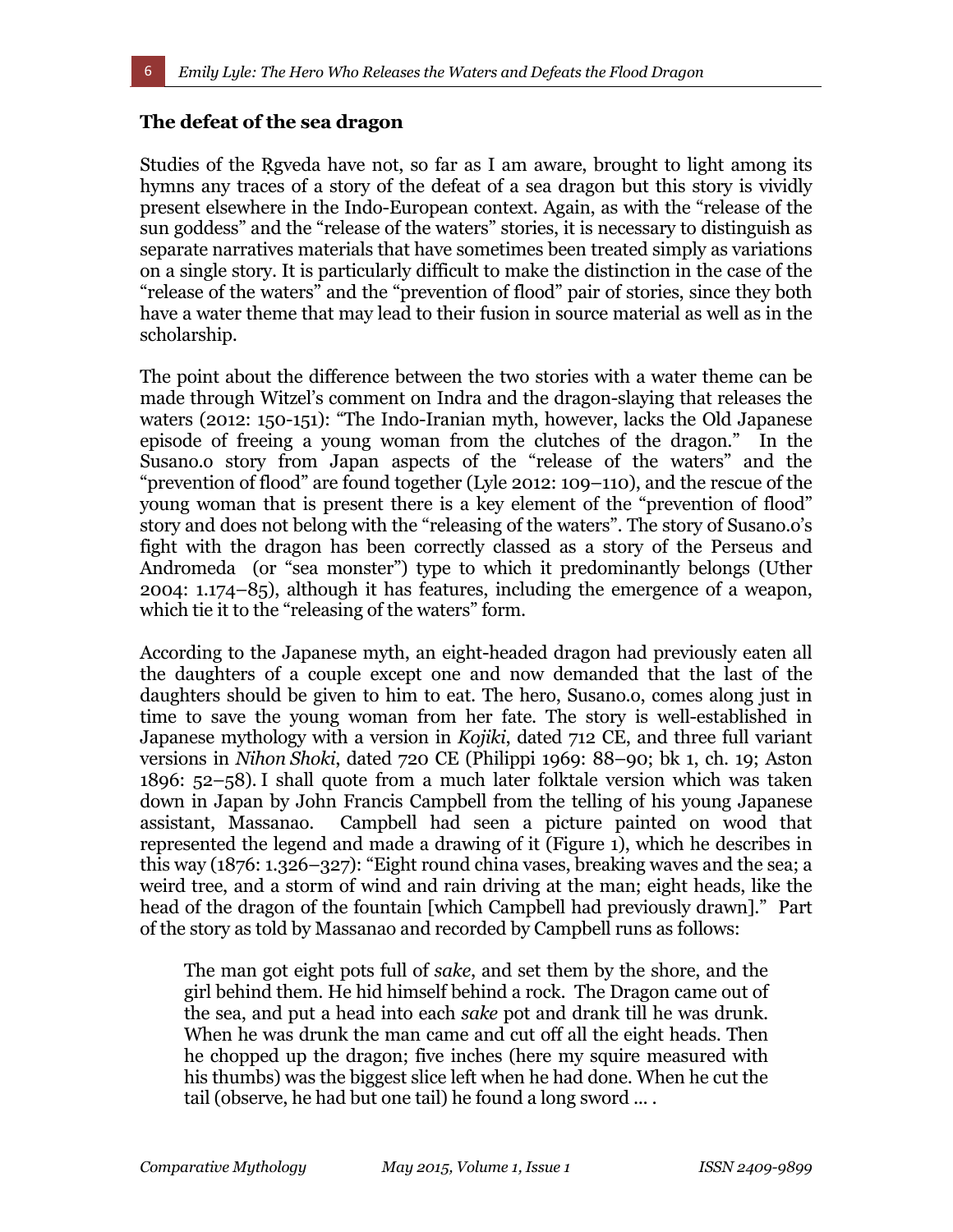The legendary sword is so special that it was regarded as part of the imperial regalia of Japan, and, as a symbol of royal power, it can be compared with the thunderbolt of Zeus, the *vajra* of Indra, and the hammer of Thor. This weapon is understood to be the phallus of the sky god (Lyle 2012: 110), which was plucked from the dragon in the "releasing the waters" episode and not in that of the rescue of a young woman from a sea monster. The weapon, however, makes a connection between the two episodes. The hero acquires it in his earlier encounter with the water-releasing dragon or a comparable event and is able then to use it when he meets the sea dragon, as discussed in the next section.

# **The sequence of the two dragon fights on a water theme in terms of the hero's weapon**

According to the interpretation offered here, when the sky is separated from the earth, the phallus of a god of the above is left embedded in the primal goddess. This is an instrument of power. It is useless while it is contained in the body of the earth and it is also obstructing the flow of life-giving water. Now comes the hero, and two of his feats are tightly connected with this situation. In the first he gains his weapon and in the second he employs it.

- 1 The hero plucks out the phallus and thereby gains a powerful weapon and releases the waters. He completes this action by opening a passage for the birth of the sun goddess and her twin brothers.
- 2 The hero uses his weapon to defeat the sea dragon. This feat is typified by attack within the body of the creature; the weapon tears up the monster from the inside.

The connection that I have proposed between the releasing of the waters and the securing of a weapon throws fresh light on the motif where the hero's first feat is to gain a sword that is embedded in stone or metal, or has been deposited under a rock. In medieval romance, the young Arthur is revealed as king when he plucks out the sword embedded in an anvil which no one else has been able to remove, and this feat has already been equated with that of the young Theseus in lifting a rock and taking out his father's sword (Littleton and Malcor 1994: 181–193). The hero both demonstrates his capacity by a feat of strength and equips himself for the challenges that lie ahead, one of these being the encounter with the sea dragon.

What is the hero to do when he encounters the huge sea monster? Susano.o resorts to trickery and the dragon consumes the *sake* left out for him and is rendered helpless. This episode brings out the trickster character of the cosmicizing hero, mentioned by Witzel (2012: 79, 138, 146, 180). In North American tradition, the trickster, Coyote, turns himself into an object that lies in the path of the water monster and, once he has been swallowed as intended, he attacks him from within (Fontenrose 1980: 511; Clark 1953: 172–175). This attack from inside the monster occurs in variants of the Perseus and Andromeda story and the parallel story of Herakles and Hesione.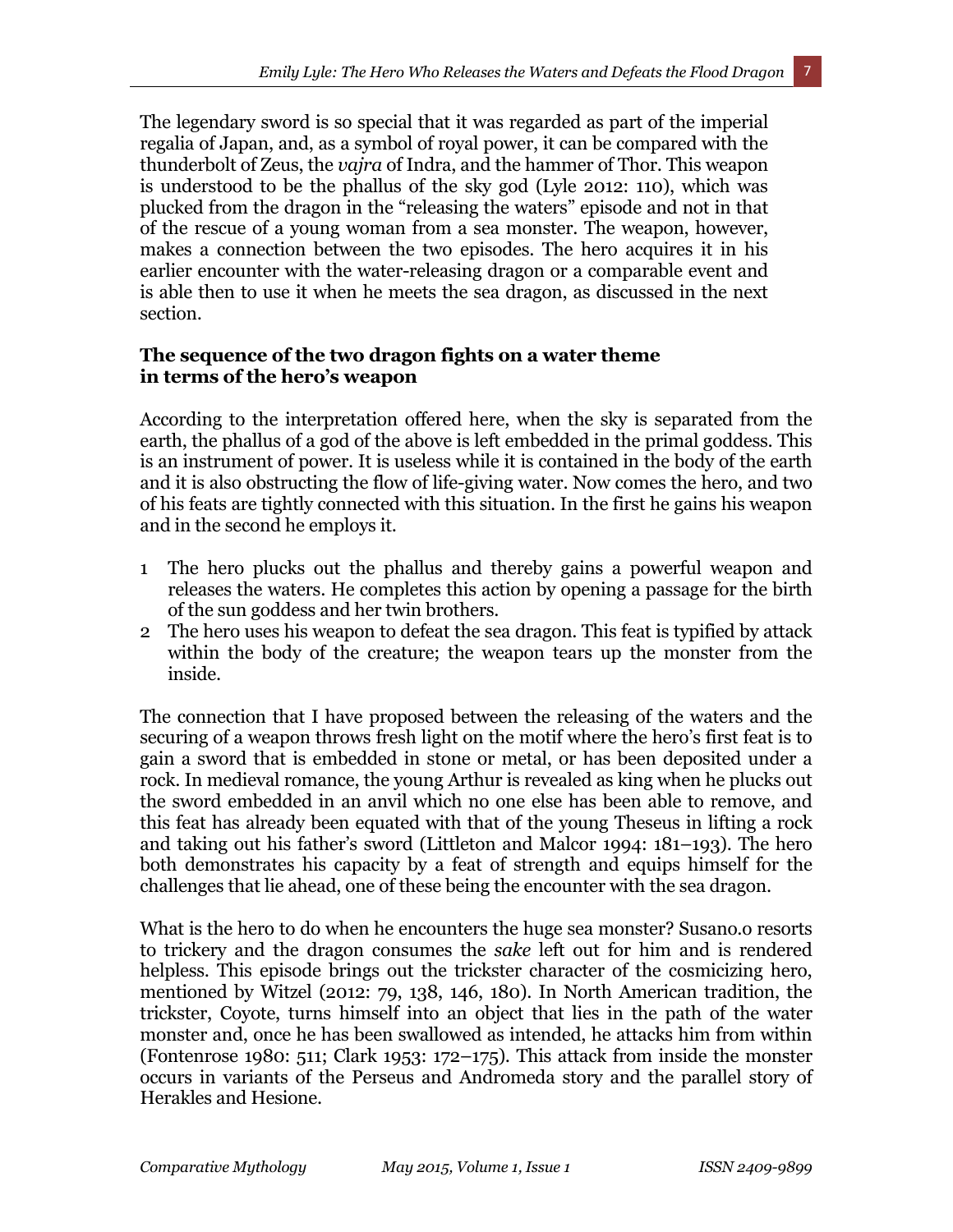Just after Perseus has slain Medusa, the following adventure befalls him (2.4.3; Frazer 1921: 1.158–161):

Being come to Ethiopia, of which Cepheus was king, he found the king's daughter Andromeda set out to be the prey of a sea monster. For Cassiepea, the wife of Cepheus, vied with the Nereids in beauty and boasted to be better than them all; hence the Nereids were angry, and Poseidon, sharing their wrath, sent a flood and a monster to invade the land. But Ammon having predicted deliverance from the calamity if Cassiepea's daughter Andromeda were exposed as a prey to the monster, Cepheus was compelled by the Ethiopians to do it, and he bound his daughter to a rock. When Perseus beheld her, he loved her and promised Cepheus that he would kill the monster, if he would give him the rescued damsel to wife. These terms having been sworn to, Perseus withstood and slew the monster and released Andromeda.

The word translated monster is *kêtos* and this can be a proper name, Ketos, used for this specific monster. Fontenrose remarks (1980: 291) that "Ketos is theriomorphic flood: according to some sources Poseidon sent both Ketos and a flood against the Ethiopians" (as he does in this passage from Apollodorus) but "clearly either sea monster or flood is sufficient". The story of Herakles and Hesione is a doublet of that of Perseus and Andromeda. In this case the anger of Poseidon is aroused when Laomedon, King of Troy, refused to pay him what he had promised. Fontenrose made a summary from the various sources of the Hesione story from which the following paragraph is extracted (1980: 347; cf. Ganz 1993: 400–402):

[I]n anger Poseidon sent both a flood and a vast *kêtos* against Troy … . The Trojans consulted an oracle, some say Apollo's, and were told that they must sacrifice noble maidens to the beast. In due course the turn of Laomedon's own daughter, Hesione, came round; Laomedon proclaimed that he would reward the man who should kill the monster with the immortal horses that Zeus had given him in payment for Ganymedes. Hesione was already bound to a rock on the shore when Herakles came by, saw her, and undertook to fight the monster for the promised reward. Athena helped him, making a high rampart of stone, to which he retreated when the ketos rushed upon him, and from which he leaped into the creature's open maw. He spent three days in the monster's belly, hacking away at his entrails until he killed him. He came forth to receive the cheers of the Trojans.

Fontenrose adds (1980: 348): "The Trojan Ketos is more closely identified with the companion flood than is his Ethiopian counterpart: for it is said that he spewed the floodwaters forth from his mouth or caused the flood by his movement through the sea." It is no great step to see the flood-monster sent by Poseidon as a form of the sea-god himself. The god does not need an intermediary. He can himself threaten the land and people with flood and demand the payment of the maiden. It is this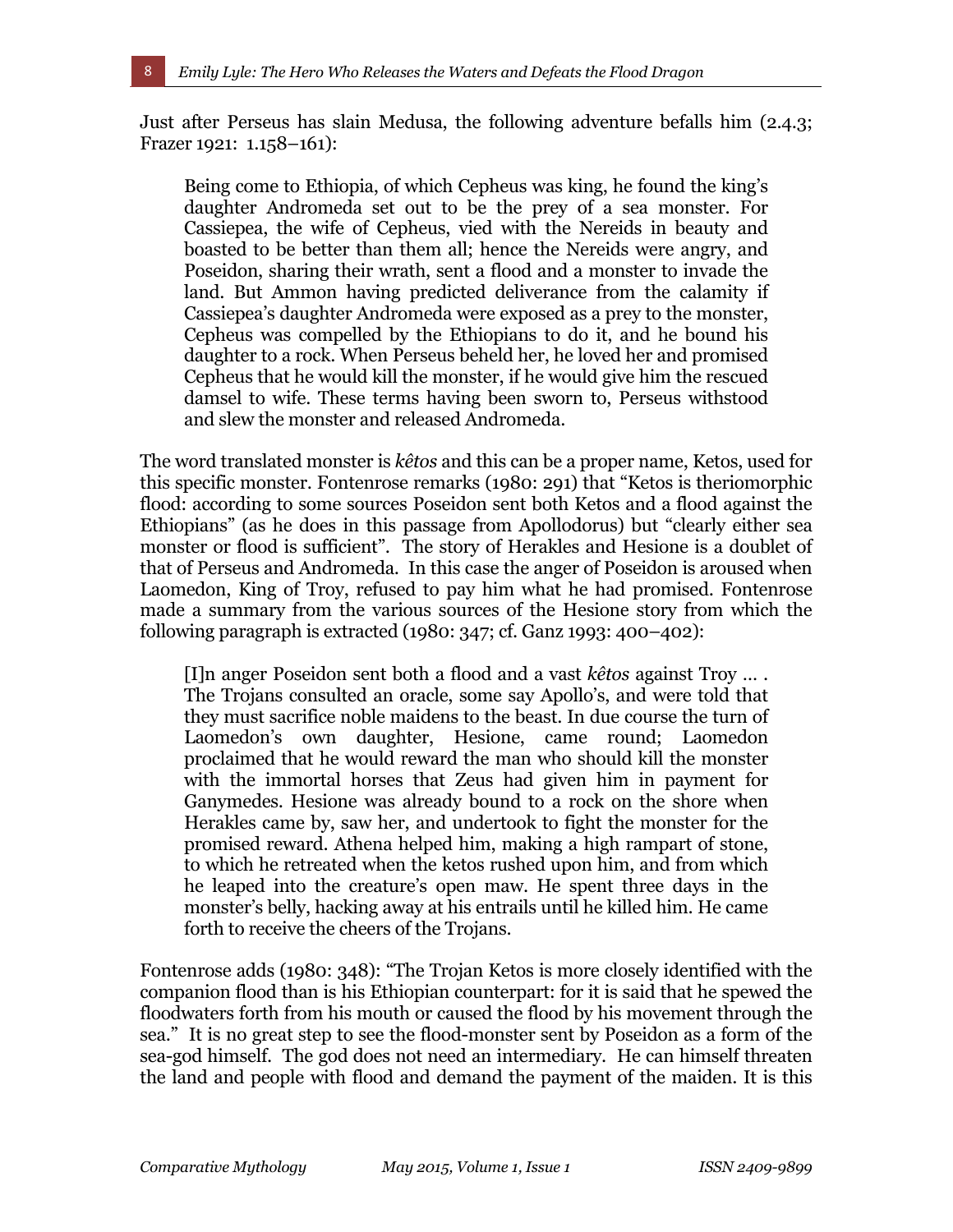level that is appropriate when treating the story as myth concerning the old and young gods.

The poet Lycophron, who alludes to many myths in cryptic terms in his *Alexandra*, tells the story of the rescue of the maiden, first by Herakles and then by Perseus, and in both cases he has the hero enter the monster's belly.

Cassandra prophesies an episode in Troy's history when it will be sacked by Herakles after the king, Laomedon, refuses to give him the immortal horses that he was promised as his reward. Ketos is referred to here as "Triton's hound". Harakles is devoured by the monster and attacks him from inside his body but the heat inside the creature makes his hair fall out. The passage is at lines 31–38 (Mooney 1921: 4– 7) and is centred on Herakles:

… that lion whom The jaws of Triton's sharp-fanged hound consumed: Living he carved its vitals, but, being burnt By steam from cauldron on a fireless hearth, Dropped to the ground the bristles from his head.

When Lycophron tells the Perseus and Andromeda story, he mocks the sea monster by calling it a *kepthos* (seagull) instead of a *kêtos*.. The voracious creature in such stories always gets an unpleasant surprise. Ketos, instead of consuming the virgin whom he intended to eat, swallows a decidedly indigestible hero. Perseus is identified as the son of Zeus who came to his mother, Danae in the form of a shower of gold, and as being able to fly like a bird with his winged sandals. Lycophron's reminiscence of the story of Medusa speaks of her look being able to turn men to stone and recalls that, when Perseus cut off her head, Chrysaor and Pegasus were born from her neck (as weasels were said to give birth from the mouth; cf. Ovid's *Metamorphoses*, 9.322). When Perseus is called a reaper, the indication is that his weapon is the sickle-shaped *harpe*, which he was given by Hermes. Lycophron, again speaking of a prophecy by Cassandra, draws attention to various features of the landscape including two rocks, and continues (lines 836–845; Mooney 1921: 90–91):

… two rocks, on which that stupid gull Leaped, seeking food, when with his jaws he snatched No maiden, but the eagle golden-sired, The liver-rending hero with winged shoes The loathed sea-monster, all its sinews cut, Slain by that reaper's razor then shall be, Who freed the man and horse born weasel-wise From neck of dam whose look can turn to stone, And, moulding living men from foot to head In statue form, with stone did case them round, … .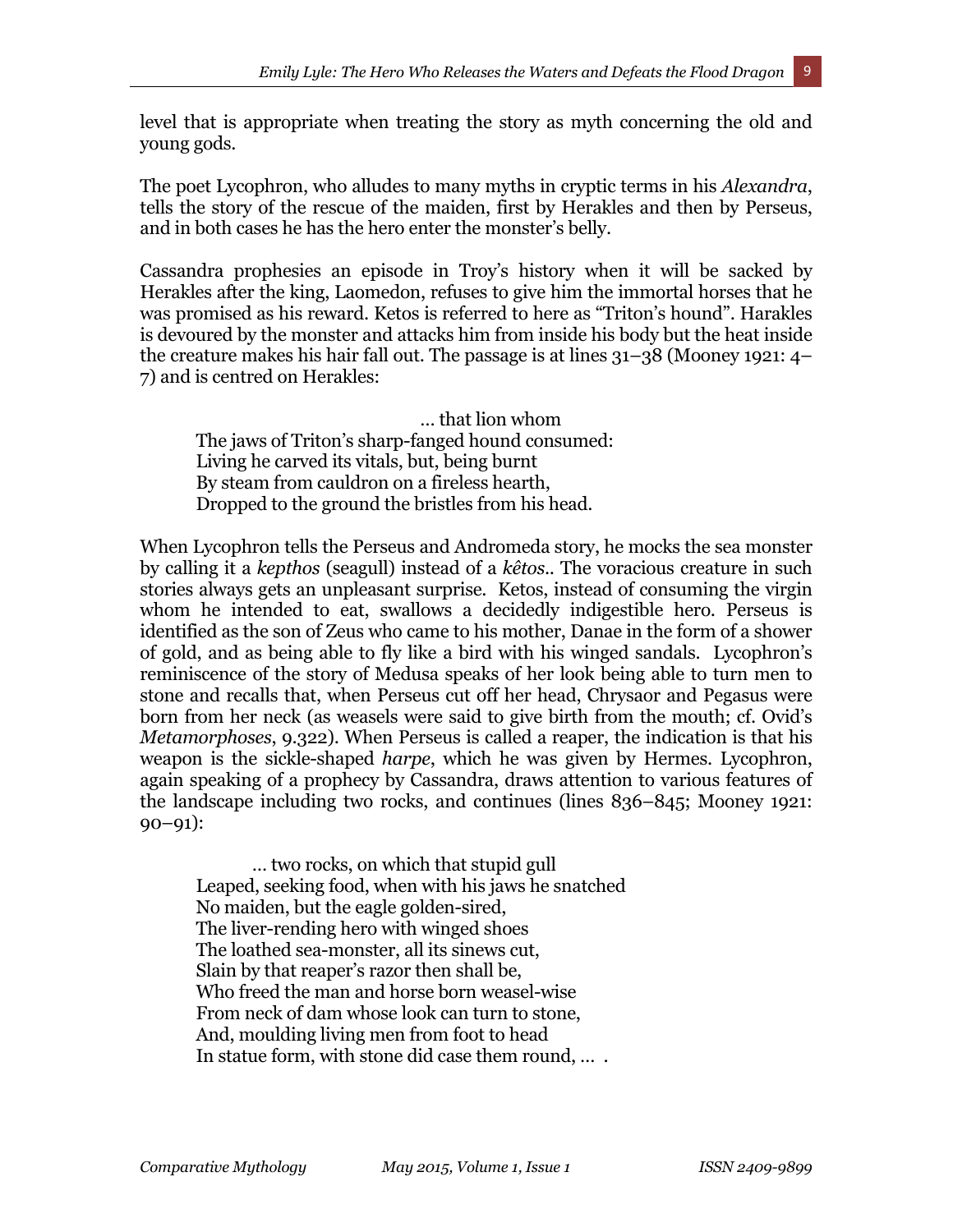Although the "defeat of the sea monster" story can take a variety of forms, this mode of attack from within seems particularly characteristic of it.

### **Conclusion**

The sea dragon is not simply presented as a threat to the young woman. The threat is to overwhelm the king's country with water and, at the level of myth, we can see the hero acting to control the cosmic sea god, who takes a more primitive and monstrous shape than the one associated with the Greek god, Poseidon. The danger of flood spreading over the land and drowning the people is averted, and the sea is kept within its bounds. It is argued that the hero's weapon is the sky-father's phallus which was hidden within the body of the earth-mother, and that, before he could perform the various feats that lay ahead of him, he had to use his strength both to open up a space from which the world river flows, and to acquire a powerful weapon that would allow him to be victorious in his next fight.

The stories of the Greek heroes give us some insight into the idea of a sequence of adventures and, among these adventures, there are some that can be claimed as derivatives of myth. The individual episodes are diversified and a characteristic mode employed by the hero when he fights the water monster is the attack from within. Study of the detail of dragon fights allows us to postulate a series of events that were mythically regarded as making the world fit for habitation, as outlined in the beginning of this paper.

### **Acknowledgment**

I would like to acknowledge the stimulus given by my being invited to speak at the exploratory seminar of the Radcliffe Institute for Advanced Study at Harvard University on "Comparative and Historical Mythology," on 6–7 October 2010. Much of the material from the paper prepared for that event appeared in Chapter 12, "The Linked Castration and Birth Theme and a Greek Pantheon", of my book, Ten Gods (2012), and the present paper is a development from it. The topic was chosen to relate to the theme of "The Hero" selected for inclusion in the Fourth Annual Conference of the International Association for Comparative Mythology which was run in association with the seminar.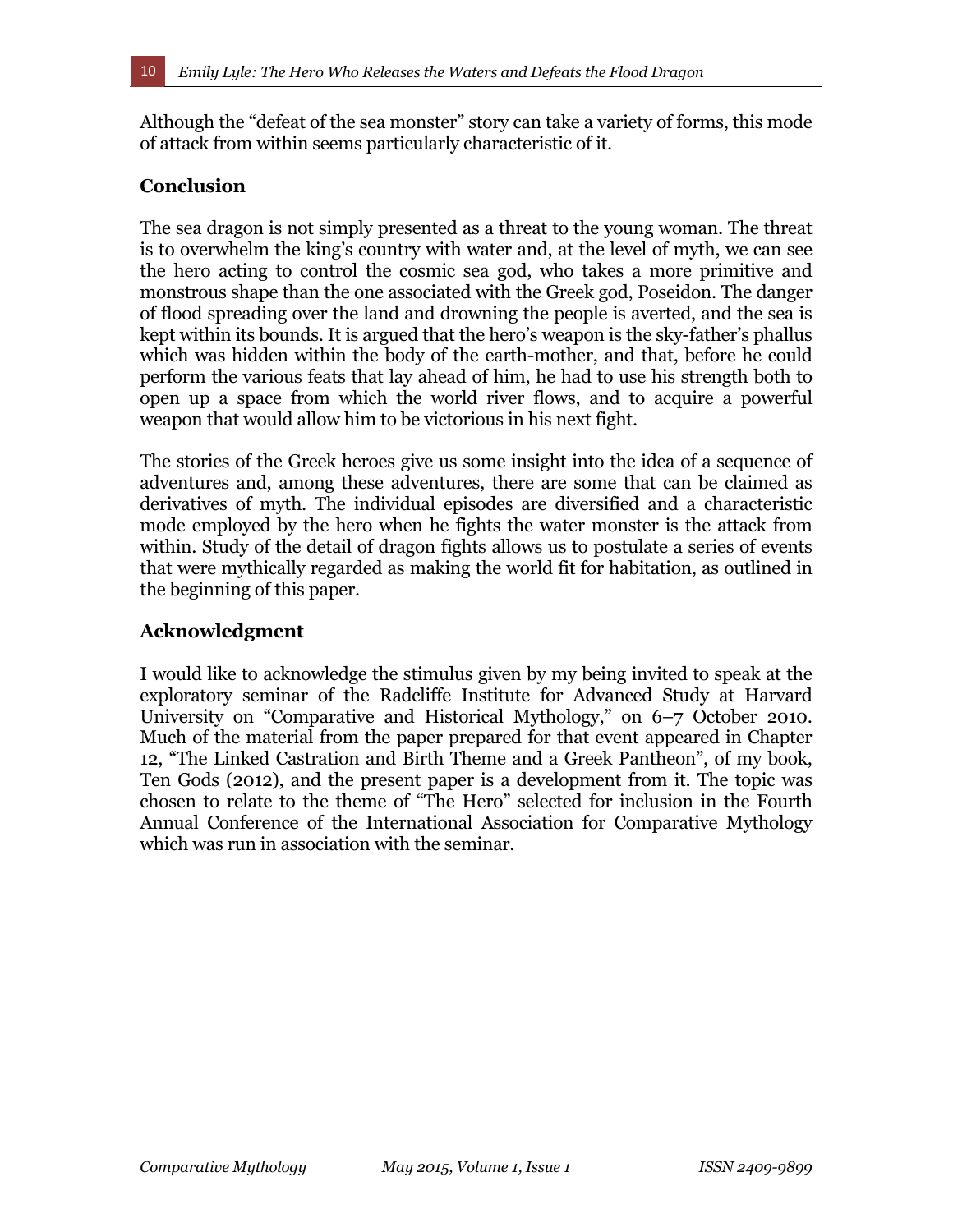#### **References**

Aston, William George, (trans.) 1896. *Nihongi, Chronicles of Japan from the Earliest Times to A.D. 697*. 2 vols. London: Published for the Japan Society, London, by Kegan Paul, Trench, Trubner and Co.

Campbell, J. F. 1876. *My Circular Notes. Extracts from journals, letters sent home, geological and other notes, written while traveling westwards round the world from July 6, 1874, to July 6, 1875*. 2 vols. London: Macmillan.

Falk, Harry 1997. "The Purpose of Rgvedic Ritual." In: *Inside the Texts, Beyond the Texts: New Approaches to the Study of the Vedas*, ed. Michael Witzel., pp. 69-88. Harvard Oriental Series, Opera Minora 2. Cambridge, MA: Department of Sanskrit and Indian Studies, Harvard University.

Fontenrose, Joseph 1980 [1959]. *Python: A Study of Delphic Myth and Its Origins*. Berkeley, Los Angeles and London: California University Press.

Frazer, James George, (ed.) 1921. *Apollodorus. The Library*. London and New York: William Heinemann and G. P. Putnam's Sons.

Green, Alberto R. W. 2003. *The Storm-God in the Ancient Near East*. Winona Lake, Indiana: Eisenbrauns.

Jeffreys, Elizabeth, Michael Jeffreys, and Roger Scott, (trans.) 1986. *The Chronicle of John Malalas*. Byzantina Australiensia 4. Melbourne: Australian Association for Byzantine Studies.

Katičić, Radoslav 2005. *Die Hauswirtin am Tor: Auf den Spuren der grossen Göttin in Fragmenten slawischer und baltischer sakraler Dichtung*. Frankfurt am Main: Peter Lang.

Littleton, C. Scott and Linda A. Malcor 1994. *From Scythia to Camelot: A radical*  reassessment of the legends of King Arthur, the Knights of the Round Table, and *the Holy Grail*. New York and London: Garland Publishing.

Lyle, Emily 2012. *Ten Gods: A New Approach to Defining the Mythological Structures of the Indo-Europeans*. Newcastle upon Tyne: Cambridge Scholars Publishing.

Mooney, George W. 1921. *The Alexandra of Lycophron*. London: G. Bell and Sons.

O'Flaherty, Wendy Doniger 1975. *Hindu Myths: A Sourcebook translated from the Sanskrit*. Harmondsworth: Penguin.

Philippi, Donald L., trans. and ed. 1969. *Kojiki*. Princeton, NJ and Tokyo: Princeton University Press and University of Tokyo Press.